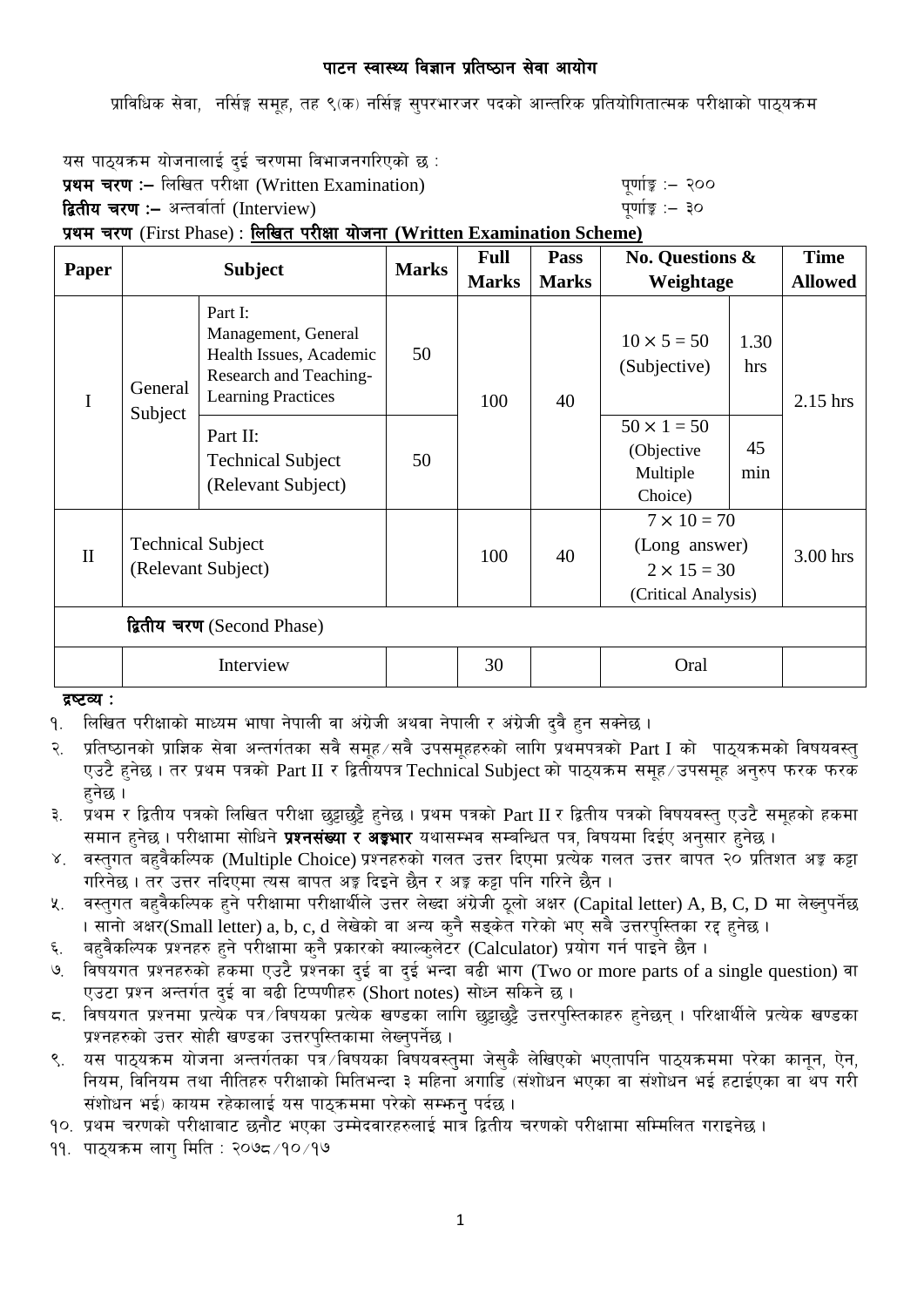प्राविधिक सेवा, नर्सिङ्ग समूह, तह ९(क) नर्सिङ्ग सुपरभारजर पदको आन्तरिक प्रतियोगितात्मक परीक्षाको पाठुयक्रम

# **Paper I: General Subject**

### **Part I:**

# **(Management, General Health Issues, Academic Research and Teaching - Learning Practices) Section (A) - 25 Marks**

## 1. **Management**

- 1.1. Health care management system in Nepal and other parts of the world
- 1.2. Fundamental principles of healthcare institution and hospital management.
- 1.3. Effective hospital management principles
- 1.4. Purpose of medical and non-medical data and records
- 1.5. Ethics and responsibility of management
- 1.6. Concept of management and its application in health care including hospital
	- 1.7.1 Management: Concept, principles, functions, scope and role, level and skills of manager
	- 1.7.2 Planning: Concept, principles, nature, types, instruments and steps
	- 1.7.3 Leadership: Concept, function, leadership styles, leadership and management
	- 1.7.4 Coordination: Concept, types, techniques of effective coordination
	- 1.7.5 Communication and counselling: Concept, communication processes and barrier to effective communication, techniques for improving communication
	- 1.7.6 Decision making: Importance, types, rational process of decision making, problem solving techniques, improving decision making
	- 1.7.7 Participative management: Concept, advantage and disadvantage, techniques of participation
	- 1.7.8 Time management: Concept, essential factors and strategies for effective time management
	- 1.7.9 Conflict management: Concept, approaches to conflict, levels of conflict, causes of conflict and strategies for conflict management
	- 1.7.10 Stress management: Concept, causes and sources of stress, techniques of stress management
	- 1.7.11 Change management: Concept, sources of organizational change, resistance to change, management of resistance to change
	- 1.7.12 Appreciative inquiry: Concept, basic principle and management
	- 1.7.13 Human resource management: Concept, functions and different aspects
	- 1.7.14 Health manpower recruitment and development
	- 1.7.15 Financial management: Concept, approaches, budget formulation and implementation, Auditing and topics related to fiscal administration

## 2. **General Health Issues**

- 2.1. Present constitution of federal republic of Nepal (including health and welfare issues)
- 2.2. Organizational structure of Ministry of Health at national/federal, regional/state, district (if applicable), municipal and village council level
- 2.3. Professional council and related regulations
- 2.4. National Health Policy
- 2.5. Health Service Act and Regulation
- 2.6. Second Long term health plan
- 2.7. Health Management Information System, forms, indicators, annual reports
- 2.8. Human Development Indices, Sustainable Development Goals
- 2.9. Health volunteers in the national health system, its rationale, use and effectiveness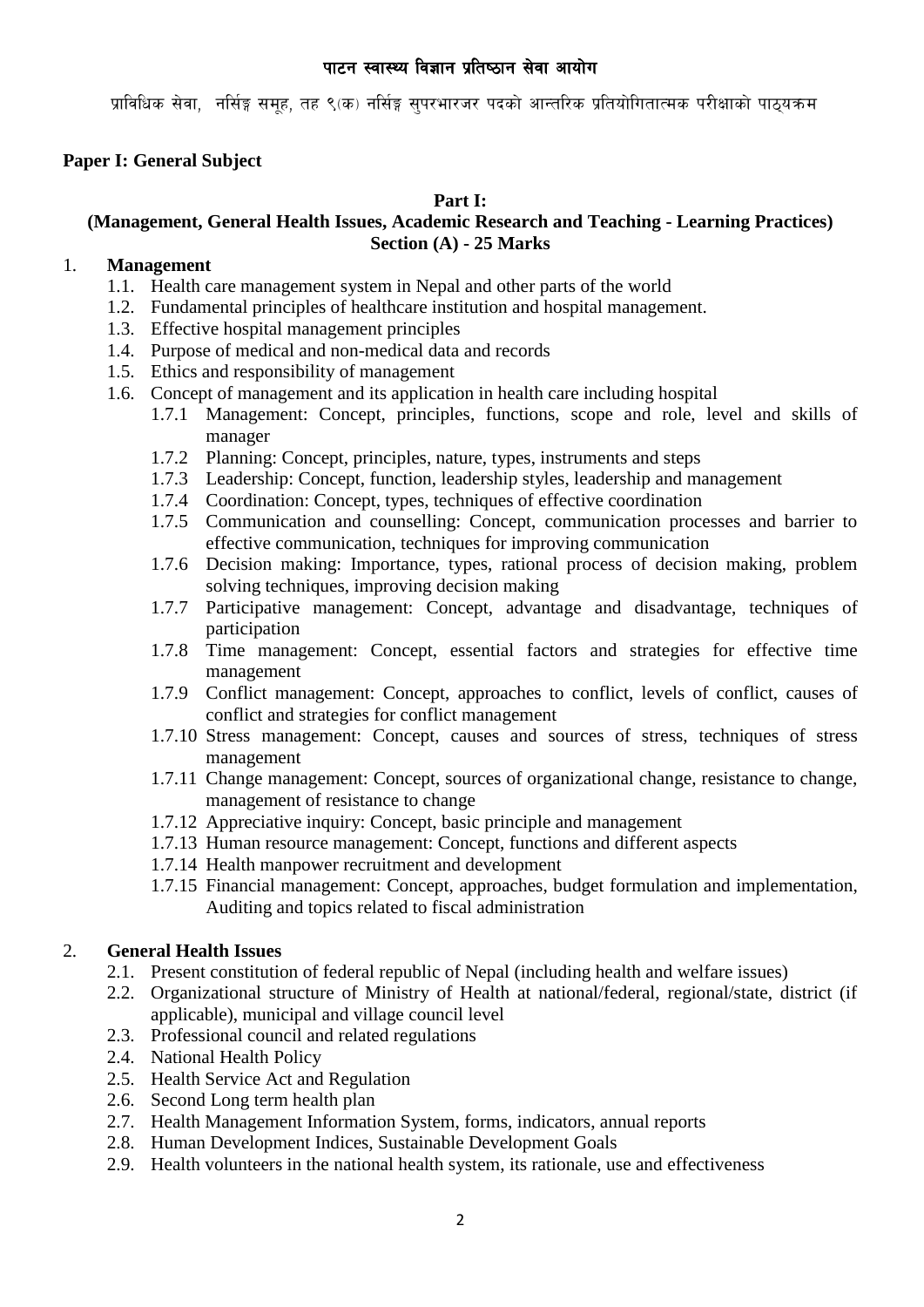प्राविधिक सेवा, नर्सिङ्ग समूह, तह ९(क) नर्सिङ्ग सुपरभारजर पदको आन्तरिक प्रतियोगितात्मक परीक्षाको पाठुयक्रम

- 2.10. Local governance and community participation in health service delivery
- 2.11. Health Insurance and financing in health care
- 2.12. Alternative health care system: Ayurveda, homeopathy, Unani, Chinese etc.
- 2.13. Indigenous and traditional faith health and health practices
- 2.14. International Health Agencies: Roles and responsibilities of WHO, UNICEF, UNFPA, Interagency relationships, Government-agency coordination: Joint Annual Review meeting
- 2.15. Supervision, types and its usage in health sector
- 2.16. Monitoring and evaluation system in health sector
- 2.17. National Health Training Centre
- 2.18. National and International Disaster Plan, Coordination
- 2.19. Patan Academy of Health Sciences Act, Mission, Goals, Organogram
- 2.20. Scope and function of Patan Academy of Health Sciences executive bodies (senate, executive committee, academic council, faculty board, hospital management committee, subject committee), various other committees

## **Section (B) - 25 Marks**

## 3. **Academic Research**

- 3.1 Ethics, Bio-ethics and Professionalism
- 3.2 Human dignity and Human Right
- 3.3 Benefit and Harm
- 3.4 Autonomy and Individual responsibility
- 3.5 Consent and capacity to consent
- 3.6 Privacy and confidentiality
- 3.7 Respect for humans and personal integrity
- 3.8 Non-discrimination and non-stigmatization
- 3.9 Respect for cultural diversity and pluralism
- 3.10 National Health Research Council (NHRC) and its guidelines
- 3.11 Research process: ethical research proposal development, research principles, methods and materials, conclusion/recommendation/lesson learnt, commonly used referencing styles
- 3.12 IRB/IRC forms, types, use, importance; getting IRB/IRC clearance
- 3.13 Ethics on research methodology: sample selection, sample size calculation, ensuring reliability and validity of the instruments as well as methods proposed for health research
- 3.14 Quantitative and Qualitative studies
- 3.15 Data analysis (data visualization, descriptive statistics, inferential statistics with statistical hypotheses and appropriate tools/methods for quantitative studies; theme and code generation, thematic analysis, content analysis, grounded theory for qualitative and triangulation for mixed method studies)
- 3.16 Research ethics on vulnerable and non-vulnerable population
- 3.17 Research proposal/protocol/publication:
- 3.18 Publication ethics, plagiarism including self-plagiarism

## 4. **Teaching - Learning, Assessment and Evaluation**

- 4.1 Lancet Commission Report on Education of Health Professionals
- 4.2 Adult learning: Theories, principles, use, importance and outcomes, Adragogy vs. Pedagogy
- 4.3 Conventional teaching learning: Didactic lectures, Teacher centred approaches, use and importance
- 4.4 Surface learning, deep learning and metacognition
- 4.5 Integrated teaching: Genesis, use, importance and outcomes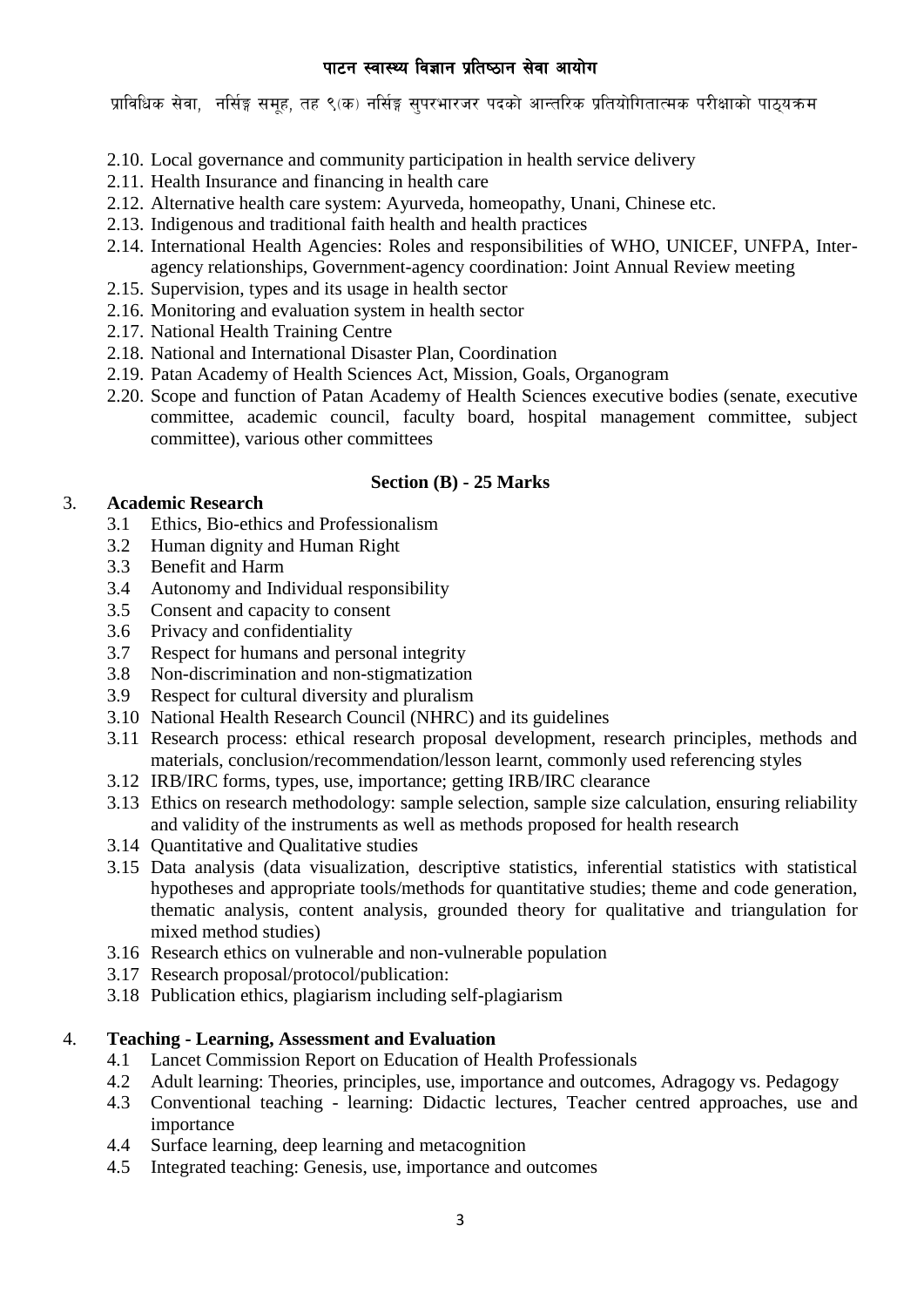प्राविधिक सेवा, नर्सिङ्ग समूह, तह ९(क) नर्सिङ्ग सुपरभारजर पदको आन्तरिक प्रतियोगितात्मक परीक्षाको पाठुयक्रम

- 4.6 Problem-based learning: Genesis, use, importance and outcomes
- 4.7 SPICES model its use, importance and outcomes
- 4.8 Socialization, self-directed learning, mentoring, role model
- 4.9 Community orientation/community posting, re-orientation of medical education camp, community based learning and community engaged teaching-learning methods/models, use, importance and outcomes
- 4.10 Outcome Based Education (Competency-based Medical/Health Professions Education): Genesis, use, importance and outcomes
- 4.11 Experiential learning, Reflective practice, Feedback and feed-forward, Situated learning, Cooperative learning, Communities of practice
- 4.12 Assessment of students
	- 4.12.1 Blueprinting (Table and specification) : use, importance and outcomes
	- 4.12.2 Bloom's taxonomy of cognitive, psychomotor and affective domains, use and importance
	- 4.12.3 Diagnostic, Formative, Summative and Professional exams
- 4.13 Assessment of knowledge: Selection methods like Multiple Choice Questions, Extended Matching Items and supply methods like Short Answer Question, Problem Based Question, Long Answer Question with or without model answers and marking schemes, unstructured, semi-structured and structured viva-voce examination, advantages and limitations, use and importance, outcomes and its use in quality control
- 4.14 Assessment of performance (in-vitro): Direct observation of skills in the simulated setting, lab, ward etc. with or without checklist, Objective Structured Practical Examination, Objective Structured Clinical Examination, Standardized patients, use and importance, analysis, quality assurance, outcomes and its use in quality control
- 4.15 Assessment of performance (in-vivo): Mini-Clinical Evaluation Exercise (Mini-CEX), Direct Observation of Procedural Skills (DOPS), Case-Based Discussion (CbD), OSATS/ PBA, Multi-Source feedback (360 degree evaluation) use and importance for competency based health professions education, analysis, quality assurance, outcomes and its use in quality control
- 4.16 Assessment of observable behaviours in small groups e.g. Problem Based Learning sessions, Community Based Learning and Education sessions, Clinical clerkship rotations
- 4.17 Evaluation: Difference between assessment and evaluation, theory of change and its use in health professions education, process and outcome evaluation, qualitative, quantitative and mixed methods used in evaluation of health professions education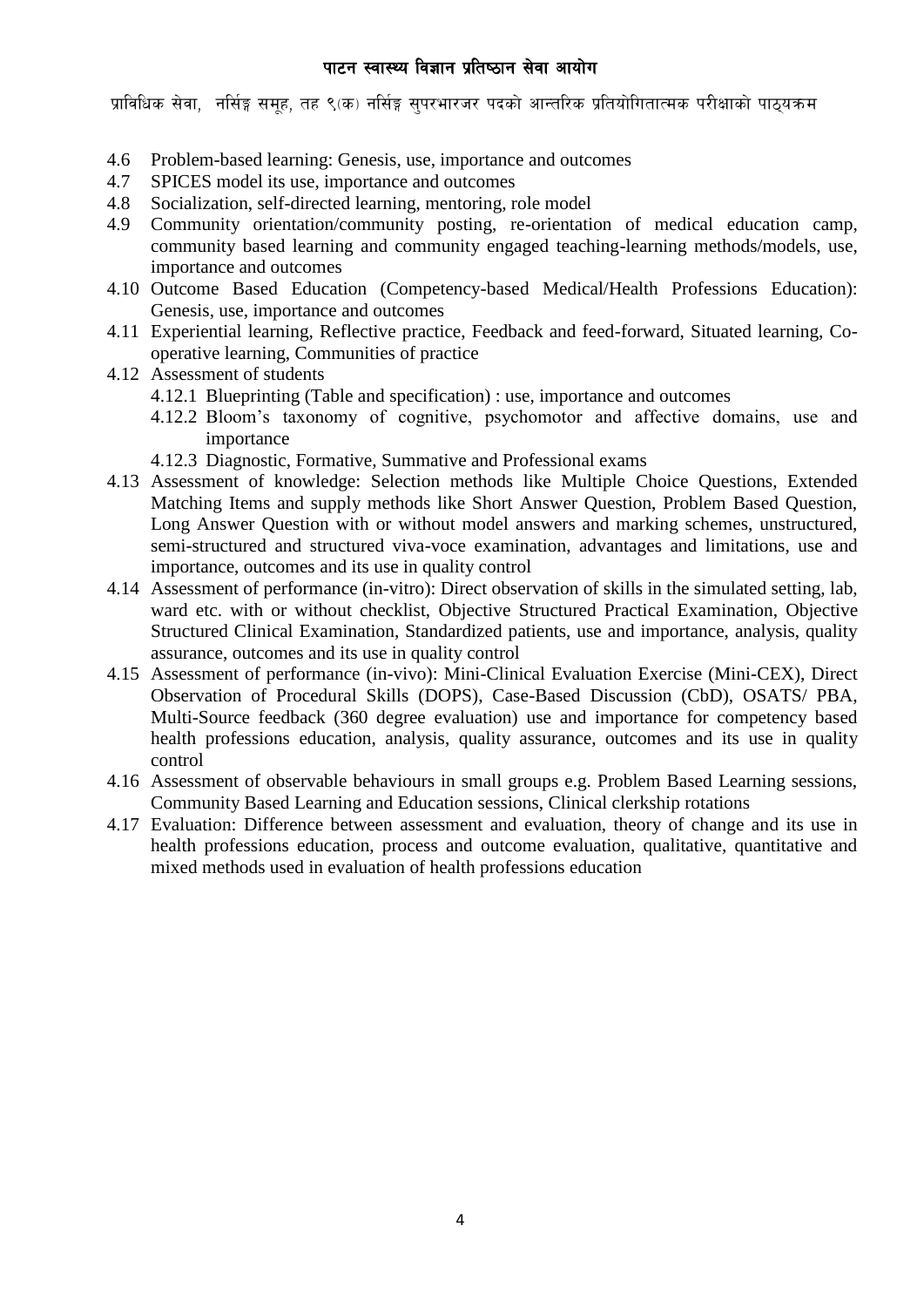प्राविधिक सेवा, नर्सिङ्ग समूह, तह ९(क) नर्सिङ्ग सुपरभारजर पदको आन्तरिक प्रतियोगितात्मक परीक्षाको पाठुयक्रम

# **Paper I**

#### **Part II: Technical Subject Section (C) - 25 Marks**

- 1. Nursing: history, principle, trend and issues in nursing
- 2. Use of nursing theories in nursing practice
- 3. Use of nursing process and utilization of evidence based nursing practice
- 4. Methods of nursing professional empowerment using Leadership
- 5. Public relation in Nursing
- 6. Nursing personnel management
- 7. Risk management in nursing
- 8. Disaster/mass causality management
- 9. Problem and stress management in nursing
- 10. Job description of various categories of nursing personnel
- 11. In-service education: component, Process
- 12. Continuous Professional Development
- 13. Education (Health Education):
	- 13.1 Identification of learning need of personnel
	- 13.2 Planning of short and long term educational programme in nursing
	- 13.3 Implementation of educational programme.
	- 13.4 Monitoring supervision of educational programme.
	- 13.5 Evaluation of short term and long term educational programme
	- 13.6 The educational programme for clients, family and community.
- 14. Recording and Reporting
	- 14.1 Nursing staff, Leaves confidential report
	- 14.2 Hospital record
	- 14.3 In-service education, research activities
	- 14.4 Infection control nursing service activities
	- 14.5 Inventories
	- 14.6 Attendance
- 15. Nursing Research
	- 15.1 Purpose of nursing research
	- 15.2 Scope of Nursing research
	- 15.3 Area/elements of Nursing research
	- 15.4 Components and research proposal
	- 15.5 Utilization of research findings

#### **Section (D) - 25 Marks**

- 16. General health problems related to each body system throughout life term
	- 16.1 New born
	- 16.2 Infant
	- 16.3 Toddler
	- 16.4 School Children
	- 16.5 Adolescence reproductive health
	- 16.6 Young adult hood
	- 16.7 Middle adult hood
	- 16.8 Elderly
- 17. Reproductive health